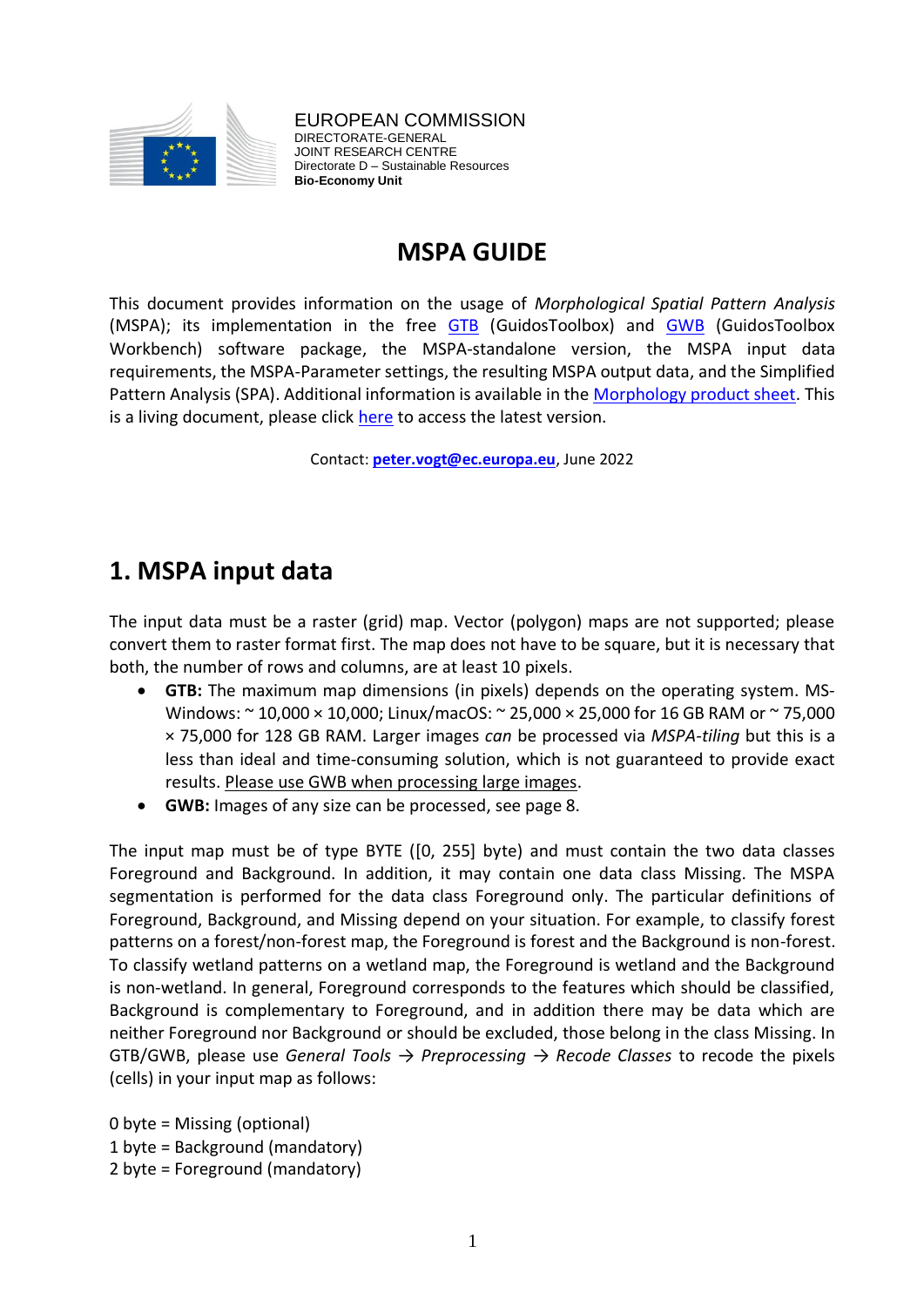Further notes on the input map format:

No color code is needed. Export your (recoded) map as a signed 8-bit GeoTiff, or 8-bit Tiff. Please use either no compression or LZW compression. Please ensure that your exported map is an 8 bit (geo)-tif because some software may not automatically produce 8-bit for maps with cell values of {0,1,2}. It may be possible to process other image format types (png, gif, etc.) but we strongly suggest to use the default image type tif, or when passing geo-information GeoTiff. You will only need the 8-bit tif/GeoTiff file, not any additional file created by your software like tfw, .hdr, etc.

# **2. MSPA-Parameters**

The result of the spatial pattern analysis depends on the settings of the four MSPA-Parameters described below:

## **MSPA-Parameter 1: Foreground Connectivity (Options: 8, 4)**

For a set of 3×3 pixels the center pixel (surrounded in red below) is connected to its adjacent neighboring pixels by having either,

a) a pixel border and a pixel corner in common (8-connectivity) or,

b) a common pixel border only (4-connectivity).

The two sets of images below show 8- and 4-connectivity and its impact on the MSPA segmentation results.



8-connectivity  $\leftrightarrow$  4-connectivity MSPA: 8100  $\leftrightarrow$  MSPA: 4100 Parameter 1: *Foreground Connectivity* (<Foreground Connectivity>, 1, 0, 0).

### **The default value for MSPA-Parameter 1, Foreground Connectivity, is 8.**

## **MSPA-Parameter 2: EdgeWidth (Options: 1, 2, 3, 4, ...)**

The EdgeWidth parameter defines the width or thickness of the non-core classes in pixels. The actual distance corresponds to the number of edge pixels multiplied by the pixel resolution of the data. The EdgeWidth distance used in MSPA corresponds to the radius of a Euclidean disk. Imagine to insert a pin in the center point of this disk and drive the pin along the perimeter line of a Foreground object. Those Foreground pixels which are within the radius of this disk are boundary pixels (edge + perforation) and those with a distance from the pin larger than the radius of the disk are core pixels. For example, if the spatial resolution of your input data is 25m and you wish to get a 100m wide boundary in MSPA (4 pixels thick), then EdgeWidth = 4. Within GTB, you can use a drop-down menu to select a predefined value or insert a custom value for EdgeWidth.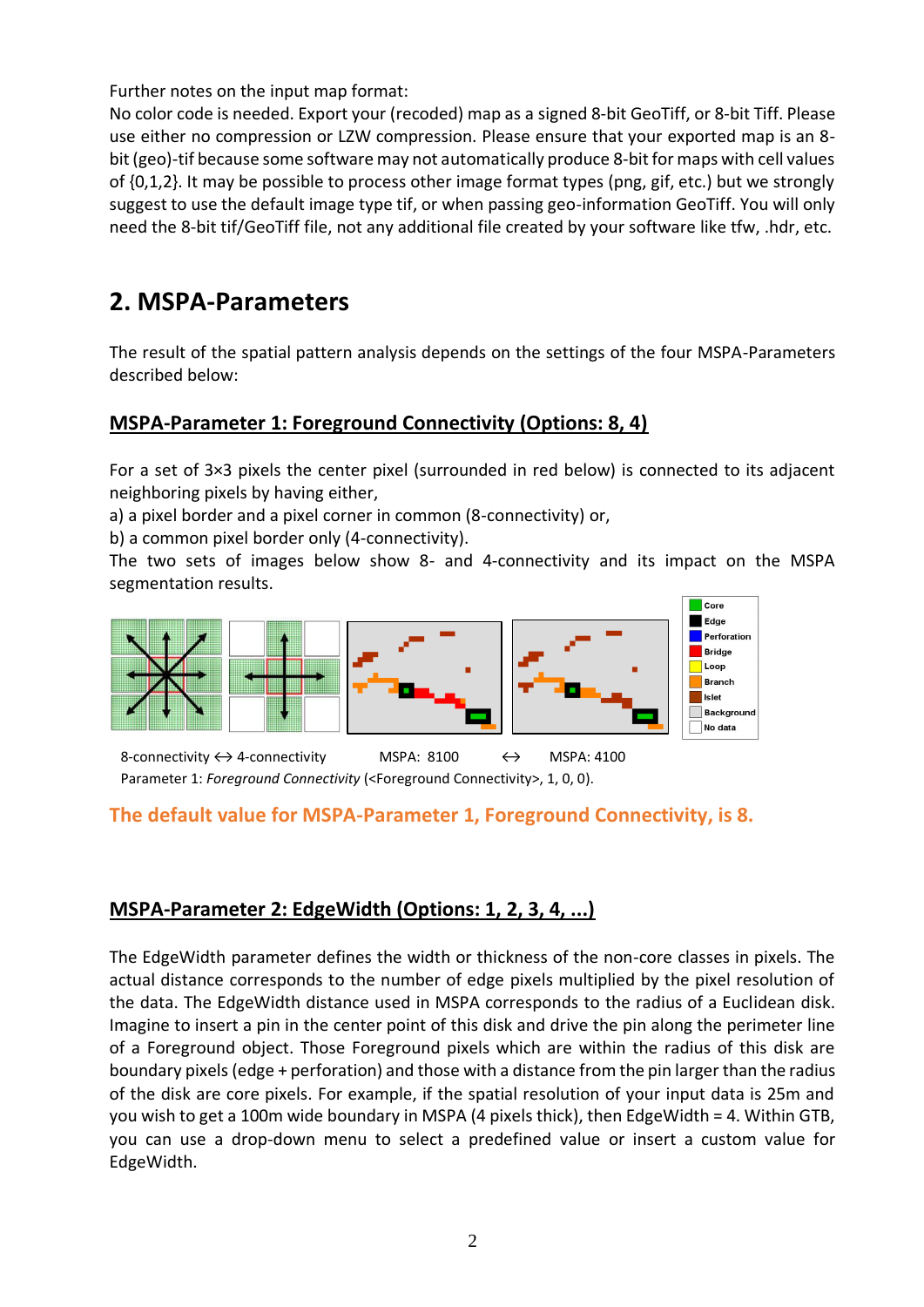An increase of the width of the non-core classes has two effects: a) the remaining core area will decrease and may even disappear, b) relatively small image components may change their spatial pattern class.



EdgeWidth: 1 EdgeWidth: 3 EdgeWidth: 9 Parameter 2: *EdgeWidth* (8, <EdgeWidth>, 0, 0).

## **The default value for MSPA-Parameter 2, EdgeWidth, is 1.**

## **MSPA-Parameter 3: Transition (Options: 1, 0)**

Transition pixels are loop or bridge pixels that traverse an edge or a perforation to connect to the core area. If Transition is set to  $0 \leftrightarrow$  do not show transition pixels) then the perforation and the edges will show closed core boundaries. Note that a loop or a bridge of length 2 is not visible for Transition = 0 because it will be hidden under the edge/perforation pixels. The default is to show (Transition = 1) transition pixels to display all detected connections. For larger EdgeWidth parameters, the connectors as well as the area covered by transition pixels strongly increases. While the results are mathematically correct, they may look confusing for the unexperienced user. The figure below shows the impact of Transition on/off for the settings of Foreground Connectivity, EdgeWidth and Intext: 8110/8100. Note how for Transition = 0 the two yellow loop pixels in the upper left and upper central part of the image are hidden under the edge pixels (black, upper left part) and perforation pixels (blue, upper central part).

**Note:** Changing the value for Transition will use a different color table only. The actual pixel values of the MSPA segmentation are identical and independent of the selected setting for Transition (see also the table in section 3 below). Core



Transition: 1 (On) Transition: 0 (Off) Parameter 3: *Transition* (8, 1, <Transition>, 0).

**The default value for MSPA-Parameter 3, Transition, is 1.**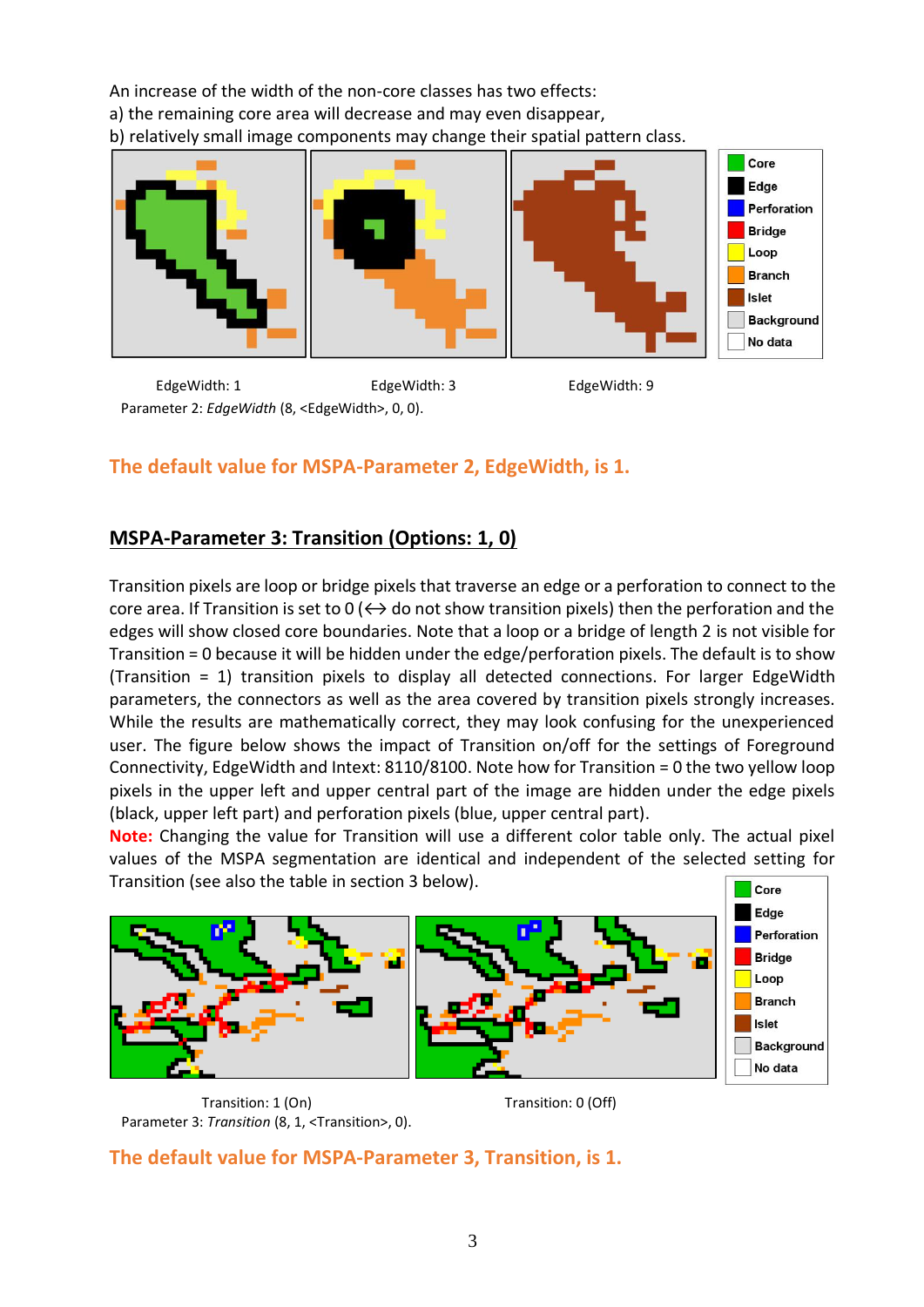## **MSPA-Parameter 4: Intext (Options: 1, 0)**

The parameter Intext allows separating internal from external features, where internal features are defined as being enclosed by a Perforation. Pixels values of internal features are offset by 100 byte. All classes, except for Perforation, which by default is always internal (105b), can then appear as internal or external. The default is to enable this distinction, which will add a second layer of classes to the seven basic classes. The image below shows the difference in pixel values when Intext = 1 (default – left panel) versus Intext = 0 (right panel).

**Note:** When using the default Intext = 1, the internal Background is segmented into the two categories: Border-Opening and Core-Opening (bottom panel).



Intext: 1 (On) Intext: 0 (Off) Parameter 4: *Intext* (8, 1, 1, <*Intext*>).



**The default value for MSPA-Parameter 4, Intext, is 1.**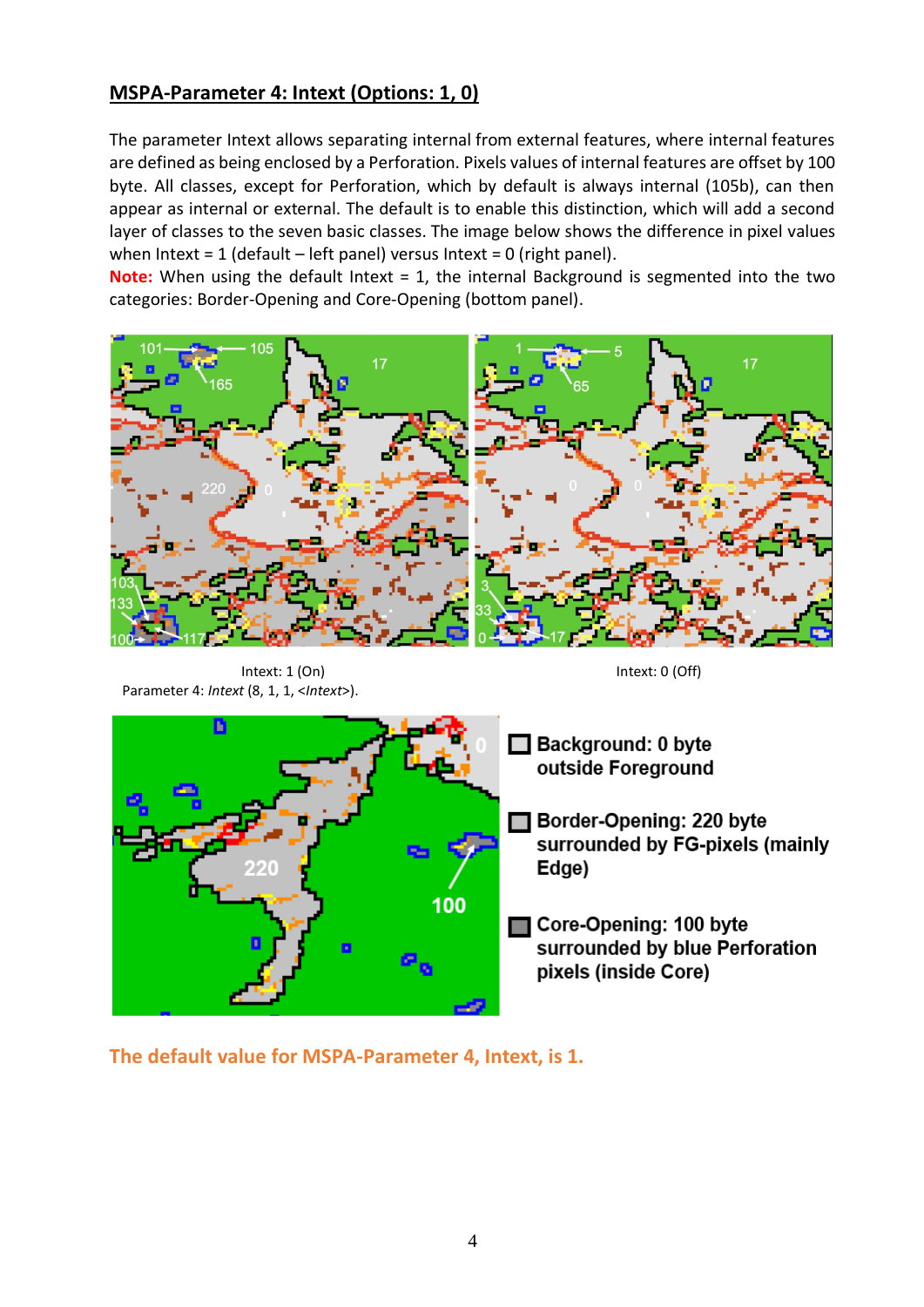# **3. MSPA output data**

MSPA conducts a segmentation of the input image Foreground objects. MSPA assigns each Foreground pixel into one of the mutually exclusive geometric feature classes. This principle implies that first, the spatial coverage of the initial Foreground and the resulting MSPA classes is identical, and second, MSPA is a true mathematical segmentation due to the assignment in mutually exclusive classes comprising the Foreground area. Please note that MSPA will only conduct a segmentation of the input data, it does not do magic and interpret the pattern, nor can it find user-desired features which are not available in the input data. It is up to the user to provide appropriate input data containing all features of interest, as well as doing the final interpretation of the pattern classes provided by MSPA.

The MSPA result is **visualized** using the following colors:

- 7 colors: corresponding to the pattern classes of Foreground,
- 3 gray tones: corresponding to external Background, Border-Opening, Core-Opening,
- 1 color white: corresponding to Missing, if this class was in the input map.

The legend for these 11 colors is listed in the table on page 6 below. Please note that:

- data area = Foreground area (class  $1 \rightarrow 7$ ) + Background area (gray)
- image area = data area + Missing (white)

#### **Naming scheme of the resulting MSPA classes:**

The resulting spatial pattern classes have a generic naming scheme. The meaning of these classes depends on the nature of the input data and the class names should be amended by the user. For example, the class Perforation denotes Foreground pixels which form the outer perimeter of a 'hole' in a Foreground area: For a forest mask, the area enclosed by a perforation could be a 'clearing' while for a water mask such an area would be an 'island'.

#### **Details on the resulting image:**

The default colors and legend do not fully describe the actual byte values in the output image, because some of the byte values have been combined into one RGB/pattern class for visual simplicity. You can read out the actual pixel values either in GTB via the mouse pointer or after importing the output image into any other image processing software. The table below lists the spatial pattern classes, their colors, RGB-, and image byte values. Note that the boundary intersecting (transition) pixels of Loop and Bridge classes are each represented by three different byte values to distinguish between the Loops and Bridges and their intersections with Edge and Perforation.

The table below shows the color code for Transition = 1. For Transition = 0, the intersecting pixels of class 5b and 6b are color coded as Edge (black) and the pixels of class 5c and 6c are color coded as Perforation (blue).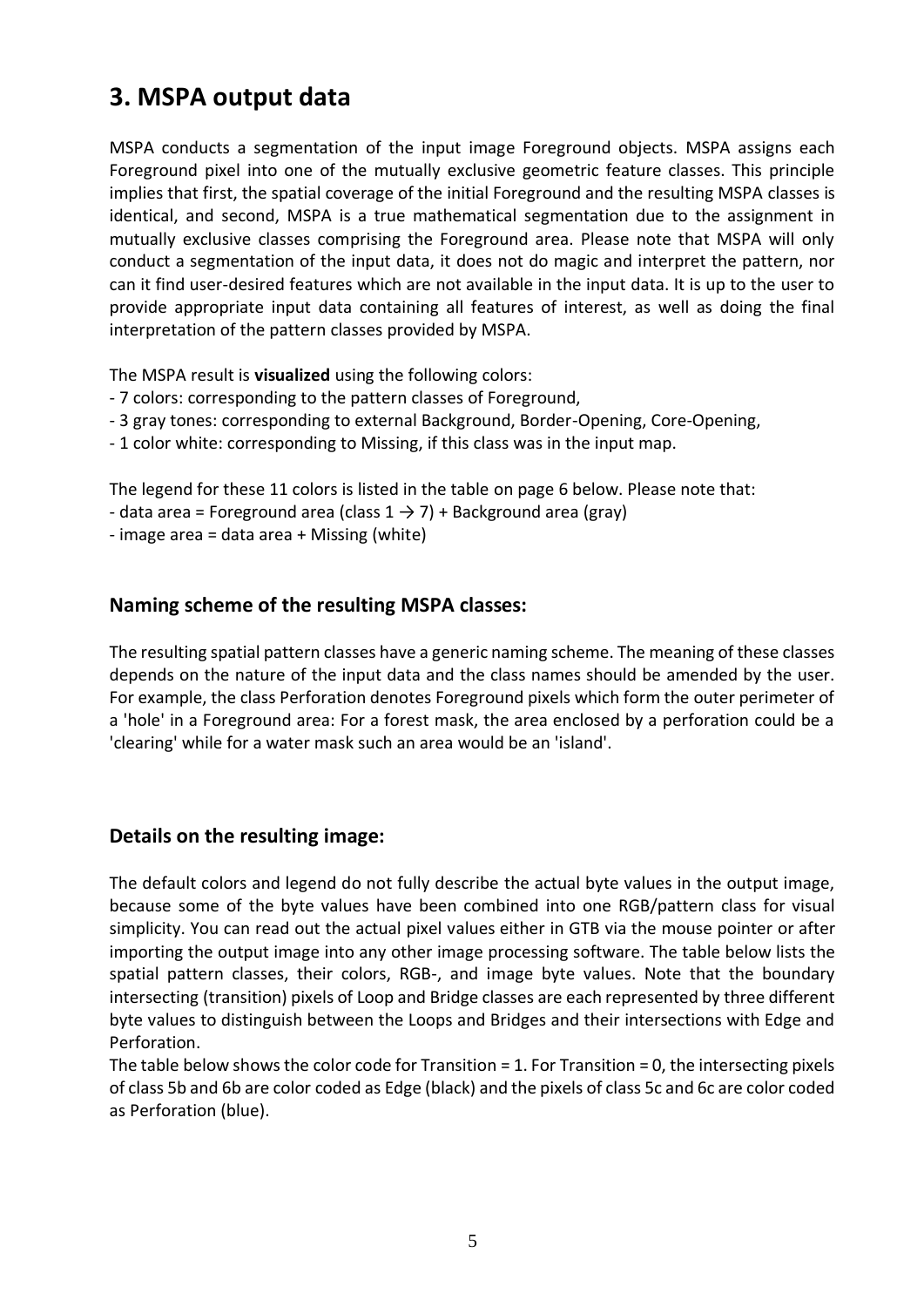| Class                     | Color | <b>RGB</b>  | $Interest = 0$ | $Interest = 1$ |
|---------------------------|-------|-------------|----------------|----------------|
| 1) Core                   |       | 000/200/000 | 17             | 17/117         |
| 2) Islet                  |       | 160/060/000 | 9              | 9/109          |
| 3) Perforation            |       | 000/000/255 | 5              | 105            |
| 4) Edge                   |       | 000/000/000 | 3              | 3/103          |
| 5a) Loop                  |       | 255/255/000 | 65             | 65 / 165       |
| 5b) Loop in Edge          |       | 255/255/000 | 67             | 67 / 167       |
| 5c) Loop in Perforation   |       | 255/255/000 | 69             | 69 / 169       |
| 6a) Bridge                |       | 255/000/000 | 33             | 33 / 133       |
| 6b) Bridge in Edge        |       | 255/000/000 | 35             | 35 /135        |
| 6c) Bridge in Perforation |       | 255/000/000 | 37             | 37/137         |
| 7) Branch                 |       | 255/140/000 | 1              | 1/101          |
| Background                |       | 220/220/220 | 0              | 0              |
| Border-Opening            |       | 194/194/194 | N/A            | 220            |
| Core-Opening              |       | 136/136/136 | N/A            | 100            |
| No Data                   |       | 255/255/255 | 129            | 129            |

**Class names, color codes, and byte values for MSPA feature classes.**

**Important:** Changing the setting for Transition changes the display color of the Transition pixels only, it has no impact on the actual pixel values. Regardless of the actual Transition setting, **the statistics in GTB/GWB are always calculated for closed boundaries (Transition = 0) to provide consistent results for the parameter Porosity**, see page 6 of the [Morphology](https://ies-ows.jrc.ec.europa.eu/gtb/GTB/psheets/GTB-Pattern-Morphology.pdf) product sheet. In this way the pixels of class 5b) *Loop in Edge* and 6b) *Bridge in Edge* converge in the statistic of class 4) *Edge*; and the pixels of classes 5c) *Loop in Perforation* and 6c) *Bridge in Perforation* converge in the statistics of class 3) *Perforation*.

Intext = 0: the result does not address internal features and consequently provides no information on Openings.

Intext = 1 (default): all classes can appear as internal or external. This naturally excludes the pixels of the class Perforation, which by definition are always internal. In addition, Background pixels are segmented into the three classes Background, Core-Opening and Border-Opening.

**In summary:**

- The **visual result** can have a total of up to 7 unique Foreground colors plus 3 gray tones for the Background area and the color white for Missing or no data areas.
- The **actual image pixel values** for Intext = 0 can be up to 13 (11 for Foreground + 1 for Background  $+1$  for Missing) and for the default Intext = 1 up to 25 (21 for Foreground  $+$ 3 for Background + 1 for Missing).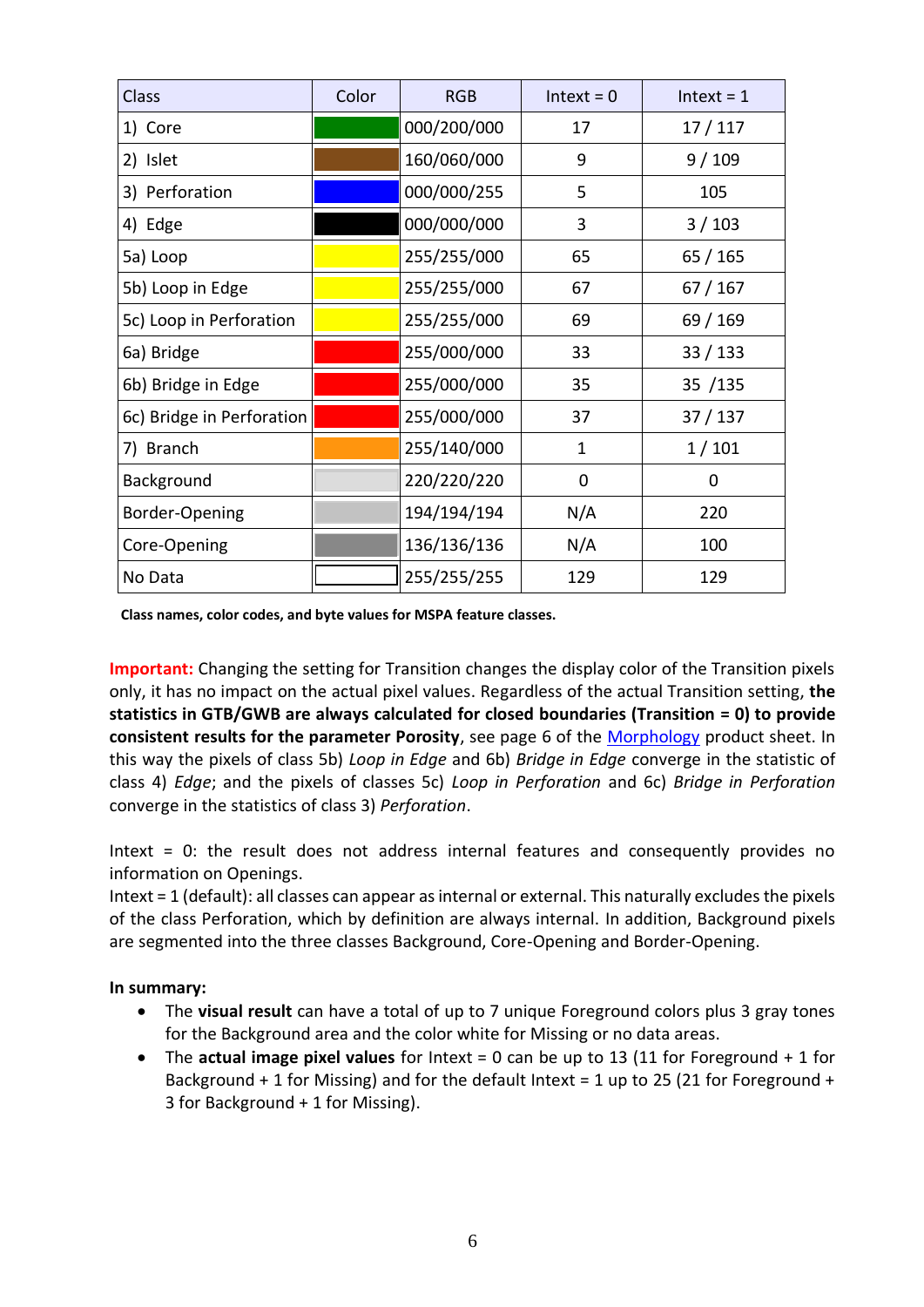# **4. MSPA-standalone version**

The command-line version of MSPA can be used as a standalone application. It is intended for advanced users only, having a very clear understanding of the MSPA parameters and required MSPA-compliant input data. **Beginners should not use the standalone version but the one in GTB instead.**

GTB/GWB acts as a wrapper around the standalone version and in addition also addresses the **four limitations of the standalone version**:

- 1. No support for [tiled tiff images](https://en.wikipedia.org/wiki/Tagged_Image_File_Format) and writing of geoheader (GeoTiff) information,
- 2. No verification if input data is MSPA-compliant,
- 3. No summary statistic,
- 4. No MSPA-Tiling.

This implies that certain tiff file-types, or input data that is not MSPA-compliant, will simply crash the standalone version.

Within GTB, the directory MSPAstandalone contains statically linked, operating system specific mspa-executables for 64bit Linux, macOS and MS-Windows.

The directory MSPAstandalone can be found in the directory GuidosToolbox/idl/save add/ (Linux), GuidosToolbox/GuidosToolbox.app/Contents/Resources/idl/save\_add/ (macOS), and GuidosToolbox (MS-Windows).

To use the standalone version, copy the operating system specific mspa-executable into the directory where you have your data and run it to get an overview of the processing options, i.e.:

peter\$./mspa\_mac ------------------------------------------------------------------- Morphological Spatial Pattern Analysis (MSPA) by {Pierre.Soille,Peter.Vogt}@ec.europa.eu Version 2.3, February 2022 (c) European Commission, Joint Research Centre

References:

P. Soille & P. Vogt, 2009: Morphological Segmentation of Binary Patterns. Pattern Recognition Letters, DOI: https://doi.org/10.1016/j.patrec.2008.10.015

P. Vogt & K. Riitters, 2017: GuidosToolbox: universal digital image object analysis. European Journal of Remote Sensing (TEJR), DOI: https://doi.org/10.1080/22797254.2017.1330650

Disclaimer:

===========

- 1. The use of the software of this interface is made available for non-commercial purposes. For commercial purposes please contact: Peter.Vogt@ec.europa.eu
- 2. The JRC, on behalf of the Commission does not accept any liability whatsoever for any error, or for any loss or damage arising from the use of the software of this interface.
- 3. If the results of this interface are passed on to third parties it has to be assured that the conditions of the disclaimer are agreed and fulfilled.

-------------------------------------------------------------------

Usage : ./mspa\_mac ----------------

[-v] [-usage] [-help] [-i <input>] [-o <output>] [-eew <psize>] [-graphfg <pgraphfg>] [-internal <internal>] [-odir <output\_dir>] [-transition <transition>] [-disk] Parameters: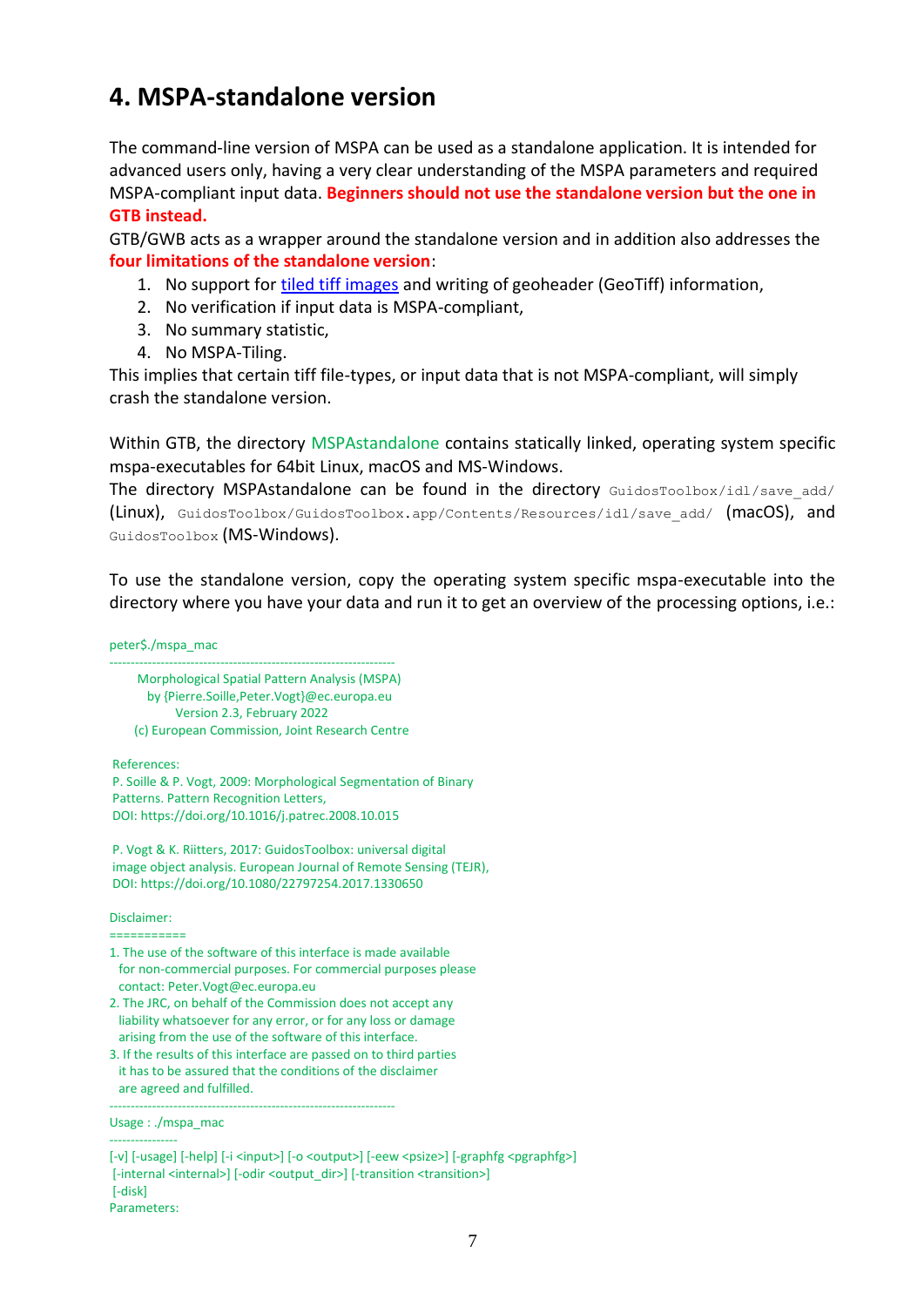#### ------------

- -v : Flag for verbose mode.
- -usage : Flag for displaying progam usage.
- -help : Flag for help.
- -i : Name of the input image.
- -o : Name of the output image; default: "out.tif".
- -eew : Effective Edge Width; default: 1.000000.
- -graphfg : Foreground connectivity; default: 8.
- -internal : Internal flag; default: 1.
- -odir : Name of the output directory; default: "./".
- -transition : Transition flag; default: 1.
- -disk : Flag for minimum RAM usage

For example, to process your image with the default MSPA-parameters the command would be: ./mspa\_mac -i input.tif -o output.tif -odir ./

or to process your image with 3-pixel wide edges and not showing transition pixels (to show closed boundaries): ./mspa\_mac -i input.tif -eew 3 -transition 0 -o output.tif -odir ./ The terminal will show a progress bar during processing.

The maximum image size that can be processed in GTB without having to tile:

- MS-Windows: 10,000 × 10,000 pixels. The MS-Windows MSPA version is *significantly* slower compared to its Linux/macOS equivalent.
- Linux 64bit/macOS: depends on the amount of free RAM on your PC:
	- $\sim$  18 x uncompressed image size (with option "-disk")
	- $\sim$  20 x uncompressed image size (without option "-disk")

Example: MSPA-compliant input image dimension is 75,000  $\times$  75,000 pixels  $\rightarrow$  5.24 GB uncompressed image size  $\rightarrow$  requiring  $\sim$  100 GB of free RAM. If you have a PC with 128 GB RAM and Linux (64bit) or macOS then you could process an image of that size. In general, the maximum size of a square image of dimension Z (ZxZ pixels) that can be processed is approximately:  $Z =$ sqrt(1024^3 / 20 \* RAM). For example, on a laptop with 16 GB RAM and 64bit Linux or macOS: 2 GB for the operating system, 14 GB free RAM; then  $Z = \sqrt{1024^2/20^2/4} = 27,400$  pixels, meaning you can process an image of  $27,400 \times 27,400$  pixels. Indicative processing times from such a laptop having these specs and for processing an image of  $10,000 \times 10,000$  (0:52 mins), 20,000 × 20,000 (3:50 mins). On Linux/macOS the maximum image size for MSPA processing is calculated on the fly and displayed in the Help  $\rightarrow$  About GTB window.

**Note:** GTB is an interactive desktop application, designed to get familiar with MSPA processing. **Operational processing and processing of large images should always be conducted in GWB.**

More details on the concepts of MSPA are provided in: Soille P. and Vogt P. (2009). Morphological segmentation of binary patterns. Pattern Recognition Letters. DOI: [10.1016/j.patrec.2008.10.015](https://doi.org/10.1016/j.patrec.2008.10.015)

Vogt P. and Riitters K. (2017). GuidosToolbox: universal digital image object analysis. European Journal of Remote Sensing (TEJR), DOI: [10.1080/22797254.2017.1330650](https://doi.org/10.1080/22797254.2017.1330650) 

Vogt P., Riitters K., Rambaud P., d'Annunzio R., Lindquist E., Pekkarinen A. (2022). GuidosToolbox Workbench: spatial analysis of raster maps for ecological applications. DOI: [10.1111/ecog.05864](https://doi.org/10.1111/ecog.05864)